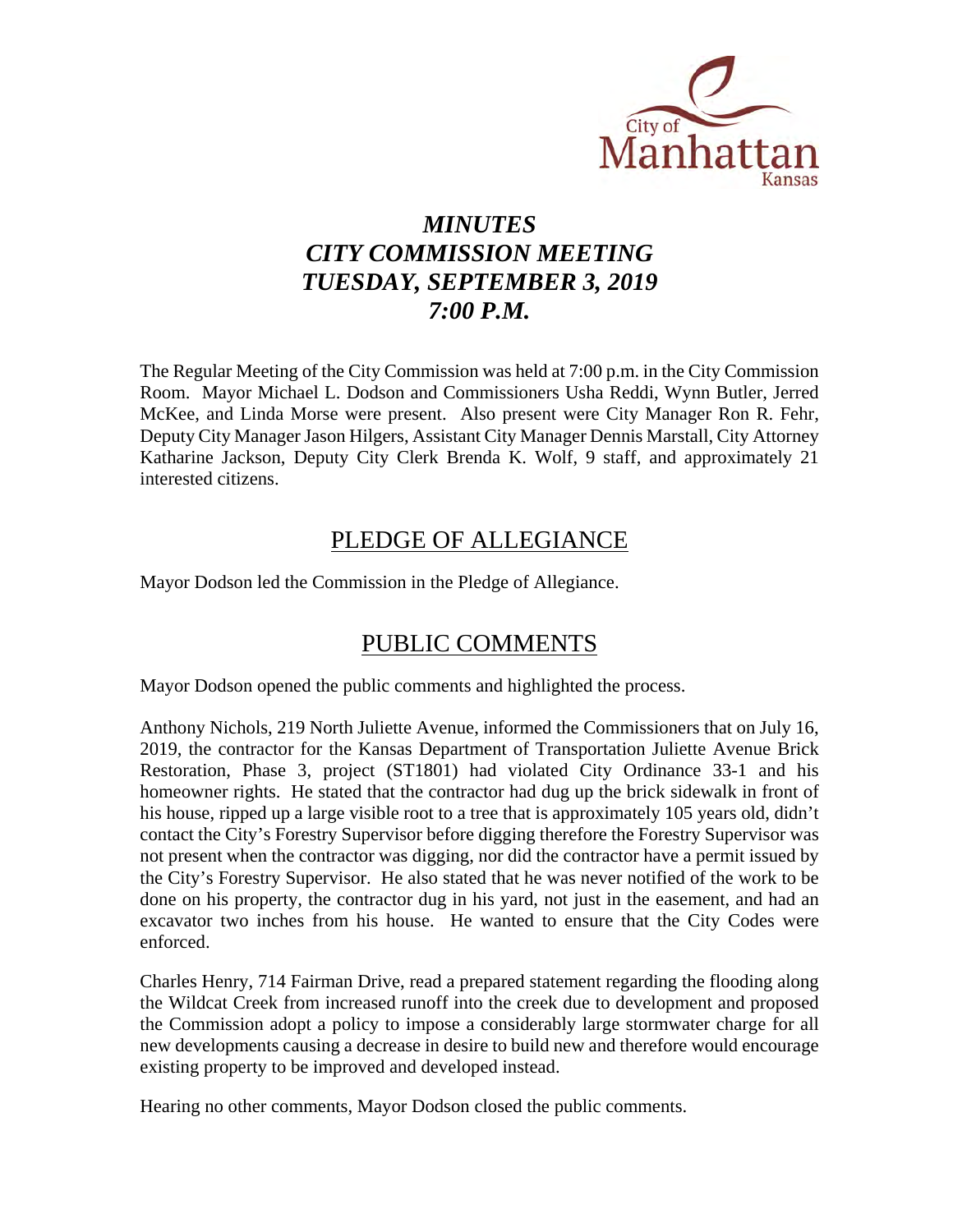**Minutes** City Commission Meeting September 3, 2019 Page 2

### COMMISSIONER COMMENTS

Commissioner Morse expressed appreciation of the Riley County Police Department and other law enforcement agencies on the recent arrests in opioid distribution and hoped to see more of this type of collaboration in the future.

Commissioner McKee commented on flooding that the community has been experiencing since Labor Day in 2018. He stated that the flooding is not just adjacent to Wildcat Creek but is an ongoing problem due to change in the weather and the larger than normal amount of rain.

Commissioner Reddi stated that flooding is happening more often. She also stated that September is Suicide Prevention Month and that there is an increase in suicide rates. She commented that there is not enough staff and there needs to be more discussion with children and family. She encouraged individuals to reach out to someone if they are considering suicide.

Mayor Dodson stated that there will be a 9/11: A Day of Remembrance event on September 11, 2019, at 7:00 p.m., at Bishop Stadium, sponsored by the Flint Hills Volunteer Center, to remember those lost on September 11, 2001. He asked the City Manager to speak about issues happening in the city.

City Manager Fehr provided information on sites damaged in the city as a result of the flash flood during the early morning hours on Friday, August 30, 2019. He mentioned there were two sink holes, one that had collapsed weeks earlier on Hayes Drive and Bluemont Avenue just behind Staples and the most recent one on Hayes Drive north of Levee Drive; an old water manhole collapsed on  $12<sup>th</sup>$  Street and Bertrand Street; and a traffic signal at the intersection of Tuttle Creek Boulevard and McCall Road that had sustained significant damage and was not fully functional due to the control box being damaged from flood waters. He stated that repairs are being made at each site, either by City crews or a contractor hired by the City. He also mentioned that five members of the Manhattan Fire Department left Monday, September 2, 2019, as part of a task force to assist with rescue operations in Florida. He stated that the Federal Emergency Management Agency (FEMA) will pay for all their costs, thus there is no expense to the City.

### CONSENT AGENDA

(\* denotes those items discussed)

#### **MINUTES**

The Commission approved the minutes of the Regular City Commission Meeting held Tuesday, August 20, 2019.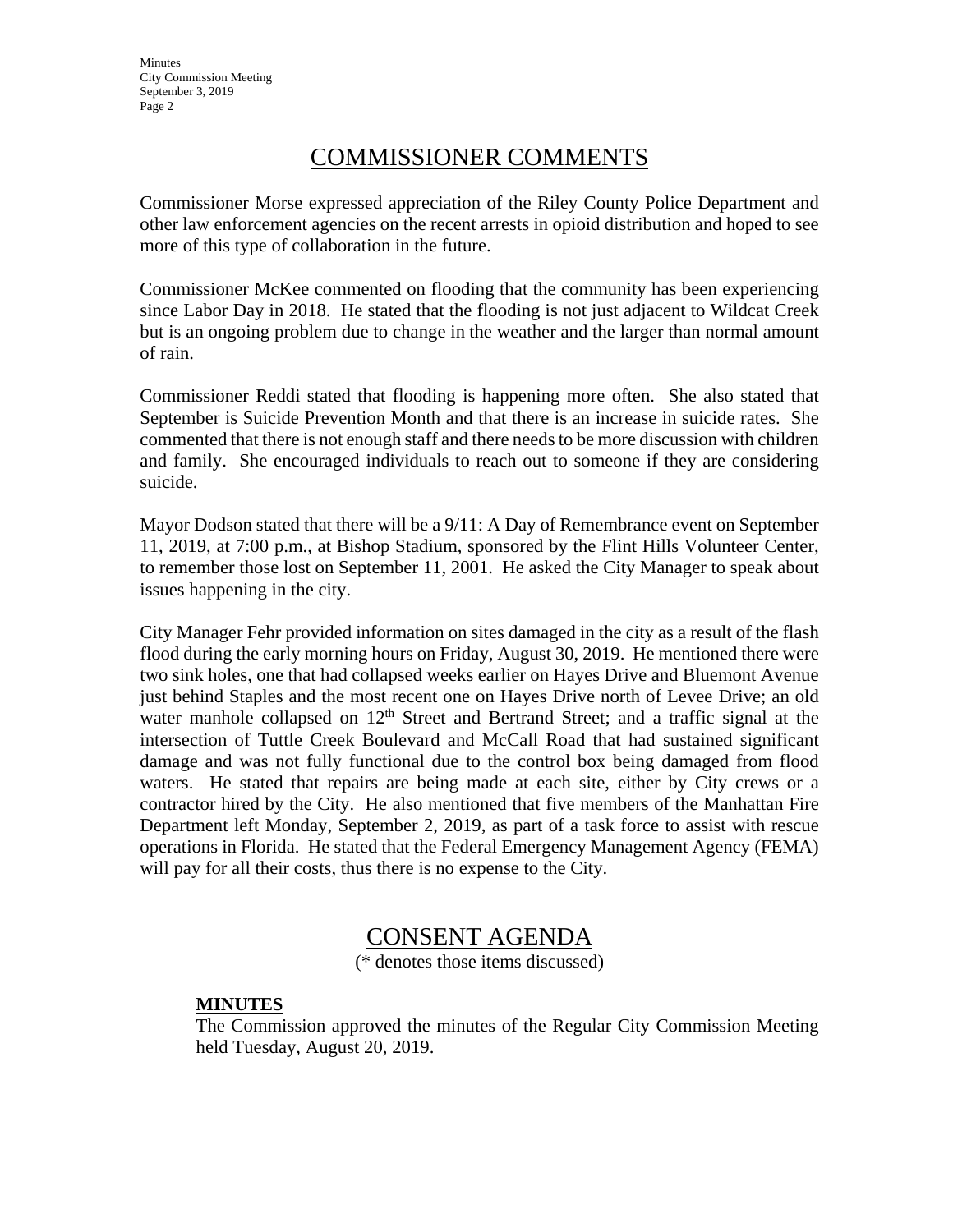**Minutes** City Commission Meeting September 3, 2019 Page 3

### CONSENT AGENDA (*CONTINUED*)

#### **CLAIMS REGISTER NO. 2920**

The Commission approved Claims Register No. 2920 authorizing and approving the payment of claims from August 14, 2019 – August 27, 2019, in the amount of \$3,589,802.70.

#### **LICENSES**

The Commission approved annual Cereal Malt Beverages Off-Premises Licenses for Short Stop #26, 8207 South Port Drive, and Target Store T-1821, 800 Commons Place.

#### **\* ORDINANCE NO. 7445 – 2020 SALARIES**

Commissioner Butler stated that the salaries of employees need to be looked at as the increase in the mill levy is a result of the increase in employees' salaries.

The Commission approved Ordinance No. 7445 establishing a new range of salaries for 2020 for City employees.

#### **ORDINANCE NO. 7446 – ADOPT – AGGIEVILLE REDEVELOPMENT PLAN**

The Commission approved Ordinance No. 7446 adopting the proposed Redevelopment Plan for the Aggieville Project Area in the Aggieville Redevelopment District in Manhattan, Kansas.

#### FIRST READING – FIRST AMENDMENT – KDHE LOAN **WASTEWATER TREATMENT PLANT MECHANICAL, ELECTRICAL AND PLUMBING IMPROVEMENTS (SS1712, CIP #WW179E) AND HEADWORKS PUMP STATION IMPROVEMENTS (SS1713, CIP #WW178E)**

The Commission approved the first reading of an ordinance authorizing the execution of a First Amendment to the Loan Agreement between the City of Manhattan, Kansas, and the State of Kansas, acting by and through the Kansas Department of Health and Environment, for the purpose of increasing the funding amount for the Wastewater Treatment Plant Mechanical, Electrical and Plumbing Improvements (SS1712, CIP #WW179E) and Headworks Pump Station Improvements (SS1713, CIP #WW178E), through the Kansas Water Pollution Control Revolving Loan Fund the KWPCRF Project No. C20 2064 01.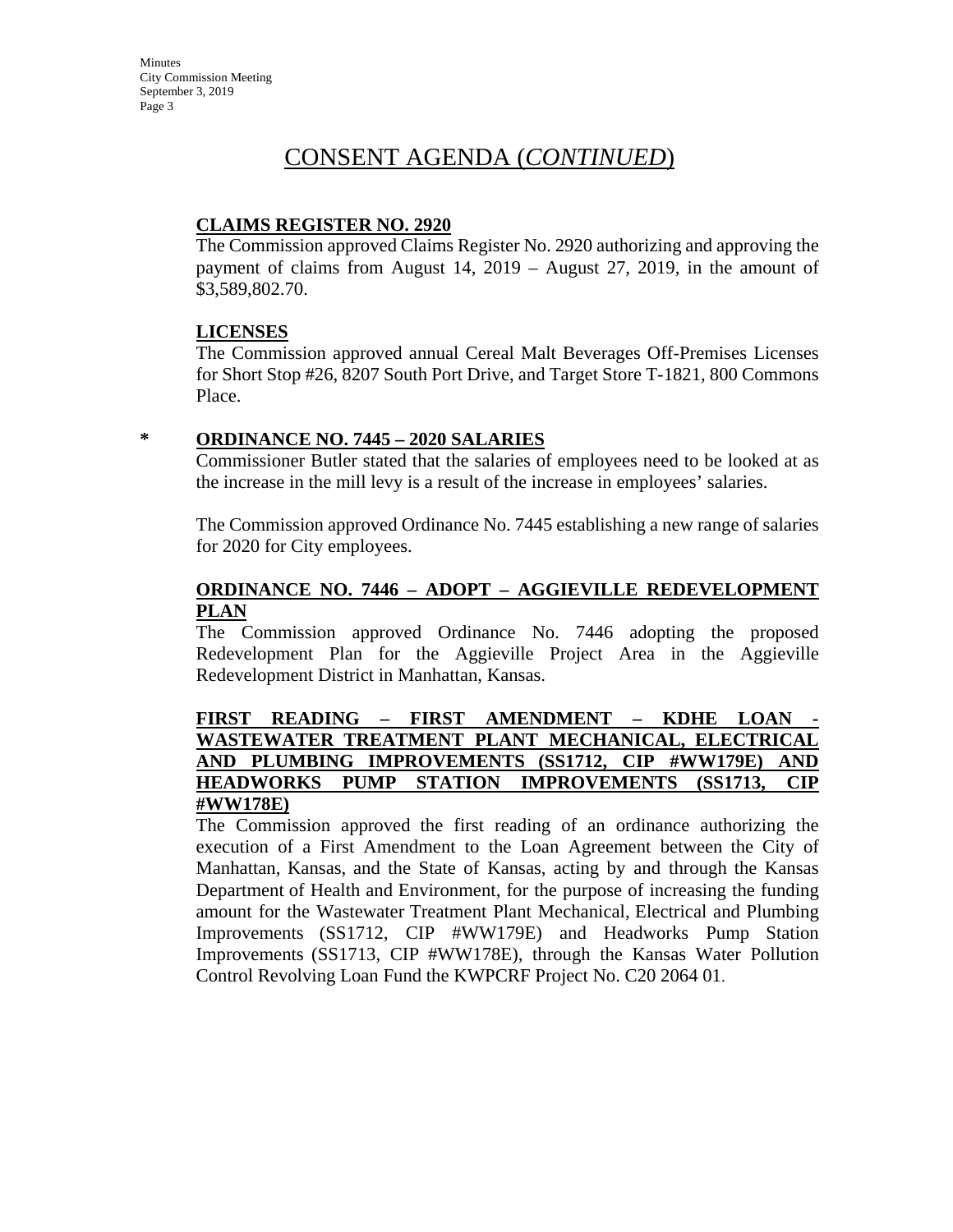## CONSENT AGENDA (*CONTINUED*)

### **RESOLUTION NO. 090319-A – LEVEE DECLARATION, ACCEPT ENGINEERING REPORT, APPOINT APPRAISERS – RAISE MANHATTAN LEVEE (SM1813)**

The Commission approved Resolution No. 090319-A declaring it necessary to improve the levee, approving the Engineering Report and, per State Statute, appointing three disinterested householders (John Matta, Tom Phillips, and Karen McCulloh) serving as appraisers to appraise and report any special benefits that may accrue to any or all of the property resulting from the Manhattan Levee project (SM1813).

#### **AGREEMENT FOR PRELIMINARY ENGINEERING SERVICES – UNION PACIFIC RAILROAD REVIEW – RAISE MANHATTAN LEVEE (SM1813)**

The Commission authorized the Mayor to execute an Agreement for Preliminary Engineering Services in an estimated amount of \$225,000.00 with the Union Pacific Railroad for the Manhattan Levee Project (SM1813) where the levee is crossed by the Union Pacific Railroad and for reviewing the proposed improvements.

#### **REQUEST FOR QUALIFICATIONS – PROFESSIONAL SERVICES – AGGIEVILLE HISTORIC DISTRICT SURVEY**

The Commission authorized City Administration to advertise for Historic Preservation Consultants to conduct a historic resources survey of the Aggieville District area.

#### **NEGOTIATE AGREEMENT – PROFESSIONAL SERVICES – KIMBALL AVENUE EXPANSION, FROM VANESTA DRIVE TO BERKSHIRE CIRCLE (ST1910)**

The Commission authorized City Administration to negotiate an Agreement for Professional Engineering Services with Bartlett & West, of Manhattan, Kansas, for the Kimball Avenue, from Vanesta Drive to Berkshire Circle, study and design project (ST1910, CIP #EN098P).

#### **AWARD CONTRACT – PAINTING OF CITY PARK POOL (CP1602)**

The Commission awarded and authorized the Mayor and City Clerk to execute a construction contract in the amount of \$136,158.00, with Insco Industries, Inc., of Shawnee, Kansas, for the painting of City Park Pool (CP1602), to be paid from excess Quality of Life project account funds.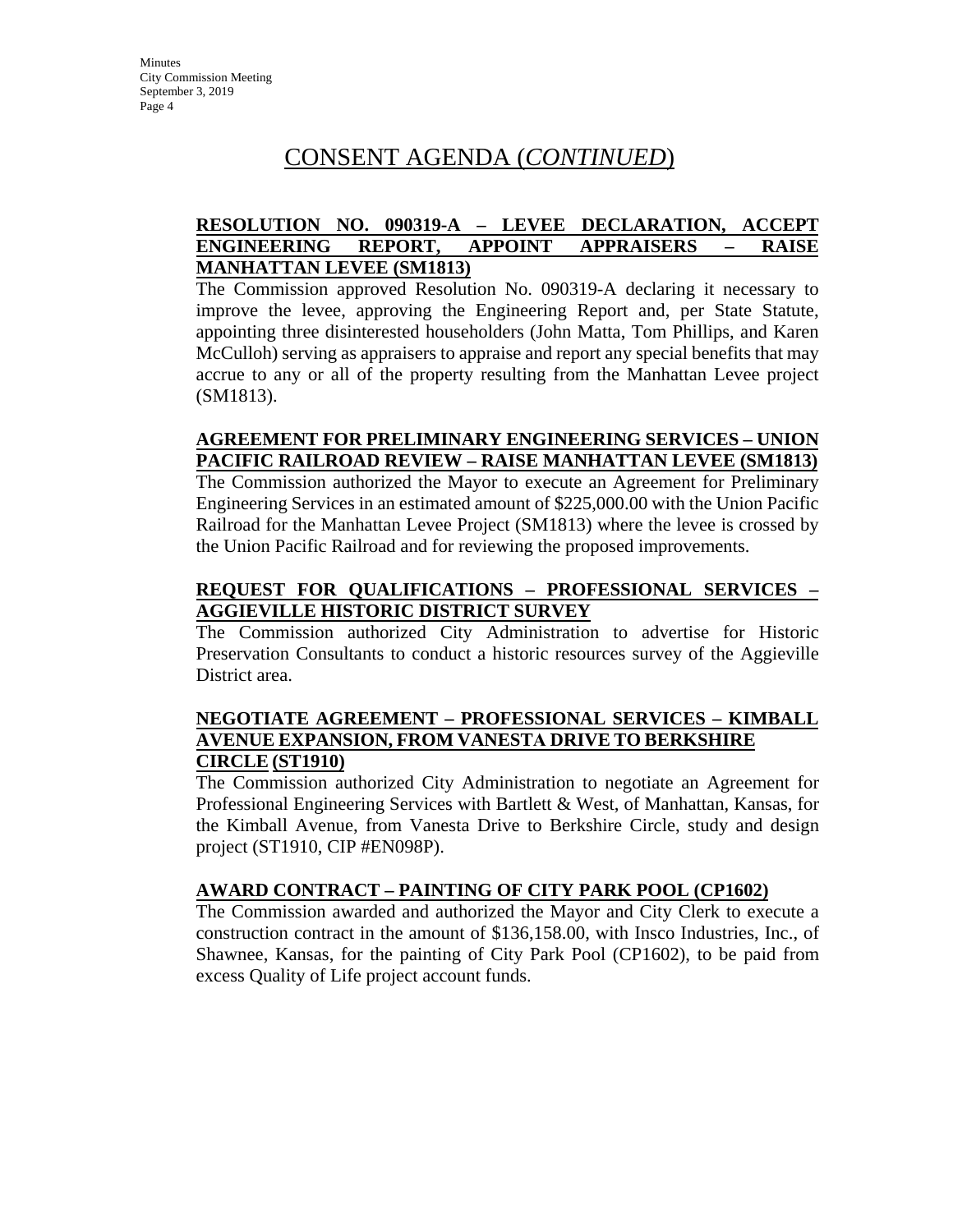## CONSENT AGENDA (*CONTINUED*)

#### **AWARD CONTRACT – CDBG HOUSING REHABILITATION PROGRAM – 417 NORTH 4TH STREET**

The Commission accepted the bid for the Community Development Block Grant Housing Rehabilitation Project located at 417 N. 4<sup>th</sup> Street; awarded and authorized the Mayor and City Clerk to execute a contract with Ben Kitchens Painting Co., Inc., of Junction City, Kansas, for the base bid in the amount of \$26,200.00 (Base Bid in the amount of \$25,800.00 and lead cost in the amount of \$400.00) and Addendum No. 1 in the amount of \$100.00, for a total contract in the amount of \$26,300.00; and authorized the Mayor and City Clerk to enter into contracts with contractor and the property owner for expenditure of CDBG Housing Rehabilitation funds.

### **CHANGE ORDER NO. 1 - CDBG HOUSING REHABILITATION PROGRAM – 417 NORTH 4TH STREET**

The Commission approved Change Order No. 1 resulting in a net decrease in the amount of \$3,920.00, to the contract with Ben Kitchens Painting Co., Inc., of Junction City, Kansas resulting in a total contract price in the amount of \$22,380.00 for Community Development Block Grant Housing Rehabilitation project located at 417 N.  $4<sup>th</sup>$  Street.

### **\* AMENDMENT TO BLUE TOWNSHIP WATER INTERLOCAL AGREEMENT**

Commissioner McKee asked if the City was investing in any of the infrastructure and how advantageous it was for the City to extend the City infrastructure.

City Manager Fehr stated that the area targeted is west of Heritage Square and that the Rural Water District was amenable to the City extending its infrastructure and use City meters, and that it would be point of discussion in the future for the right to serve that area.

Commissioner Butler stated that he did not like the idea of cost, that the City's Water Plant was not designed to service Pottawatomie County nor should the City extend service, and that it would inhibit what capacity can be provided to those within the city.

City Manager Fehr stated that the Rural Water District's water line is not sized to service commercial customers and that it's not indifferent from what the City is currently doing in area; it's just helping to define the service aspect.

The Commission authorized the Mayor and City Clerk to execute an Amendment to the Blue Township Water Interlocal Agreement with Pottawatomie County Rural Water District No. 1 regarding water service connections.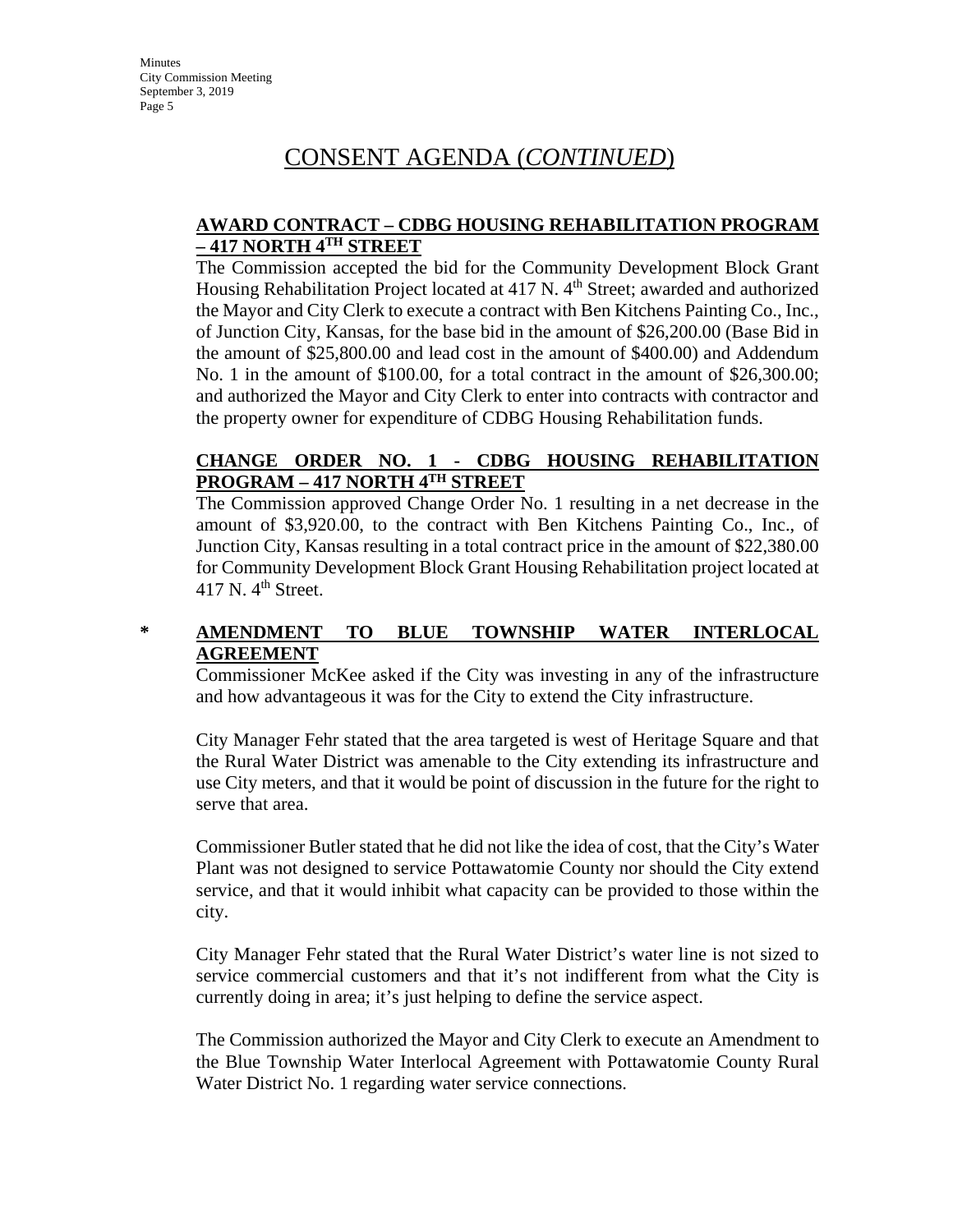## CONSENT AGENDA (*CONTINUED*)

### **EASEMENT COUNT OFFER – 509 FAIR LANE (MAX BAYER TRUST) - 5TH STREET AND HOUSTON STREET STORMWATER IMPROVEMENT PROJECT (SM1701, CIP #SW052P)**

The Commission accepted the counter offer in the amount of \$41,841.50 for the property located at 509 Fair Lane and authorized the Mayor and City Clerk to finalize and execute a Contract for Purchase of Interests in Real Estate for temporary and permanent easements for the 5<sup>th</sup> Street and Houston Street Stormwater Improvement Project (SM1701, CIP #SW052P).

#### **EASEMENT COUNT OFFER – SOUTH 4TH STREET (WAMEGO SAND COMPANY) - 5TH STREET AND HOUSTON STREET STORMWATER IMPROVEMENT PROJECT (SM1701, CIP #SW052P)**

The Commission accepted the counter offer in the amount of \$31,830.00 for the property at S. 4<sup>th</sup> Street, northwest of Riley Lane, and authorized the Mayor and City Clerk to finalize and execute a Contract for Purchase of Interests in Real Estate for temporary and permanent easements for the  $5<sup>th</sup>$  Street and Houston Street Stormwater Improvement Project (SM1701, CIP #SW052P).

#### **BOARD APPOINTMENTS – CITY/UNIVERSITY SPECIAL PROJECTS FUND COMMITTEE**

The Commission approved the following appointments to the City/University Special Projects Fund Committee.

Appointment of Grace Palcic, 1835 Todd Road, to a one-year Student term. Ms. Palcic's term begins immediately, and will expire June 30, 2020.

Appointment of Aundrea Bruna, 2849 15<sup>th</sup> Road, Hanover, Kansas, to a one-year Student Term. Ms. Bruna's term begins immediately, and will expire June 30, 2020.

Mayor Dodson opened the public comments.

Hearing no comments, Mayor Dodson closed the public comments.

After discussion, Commissioner Reddi moved to approve the consent agenda. Commissioner Morse seconded the motion. On a roll call vote, motion carried 5-0 with the exception of Item D, ORDINANCE NO. 7445 – 2020 SALARIES, which carried 4-1 with Commissioner Butler voting against the motion, and Item M, AMENDMENT TO BLUE TOWNSHIP WATER INTERLOCAL AGREEMENT, which carried 3-2 with Commissioners Butler and McKee voting against the motion.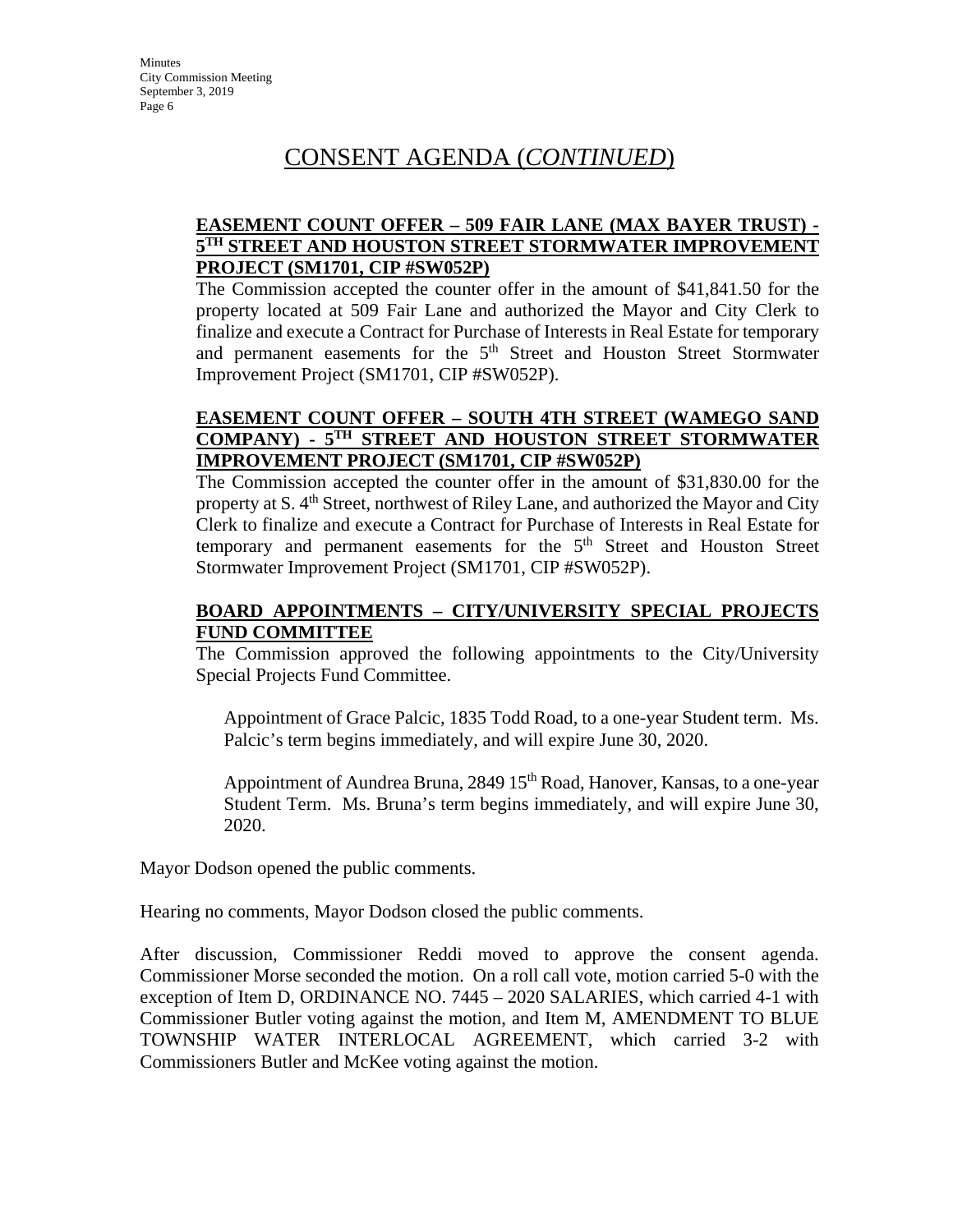## PUBLIC HEARING

#### **PUBLIC HEARING - DANGEROUS OR UNSAFE STRUCTURE LOCATED AT 3003 ANDERSON AVENUE**

Darren Emery, Deputy Building Official, presented evidence as to why the structure is considered dangerous or unsafe. He then answered questions from the Commission.

Katie Jackson, City Attorney, provided clarification that only the owner and/or lienholder could speak at the Public Hearing.

Mayor Dodson opened the public hearing.

Mark Samarrai, 117 Harvard Place, stated that there is no lien on the property, that he had plans to redo the structure before the flooding in September in 2018 and promised that the structure would be cleaned and repaired but would need till December 1, 2019. He then answered questions from the Commission.

Darren Emery, Deputy Building Official, addressed questions from the Commission as to what would need to be done for the structure to be considered safe and secure.

Hearing no other comments, Mayor Dodson closed the public hearing.

#### **RESOLUTION NO. 090319-B – DESIGNATED DANGEROUS OR UNSAFE STRUCTURE - 3003 ANDERSON AVENUE**

The Commission were agreeable to extending the time allowed to commence repairs from November 1, 2019, to December 1, 2019, and asked what would happen after December 1, 2019, if repairs hadn't commenced or if not completed by the deadline.

Katie Jackson, City Attorney, answered the Commissioners questions for both incidences based on what the State Statutes states.

After discussion, Commissioner Butler moved to approve Resolution No. 090319-B finding the structure at 3003 Anderson Avenue unsafe or dangerous and setting a time frame of December 1, 2019, for repair or removal. Commissioner McKee seconded the motion. On a roll call vote, motion carried 5-0.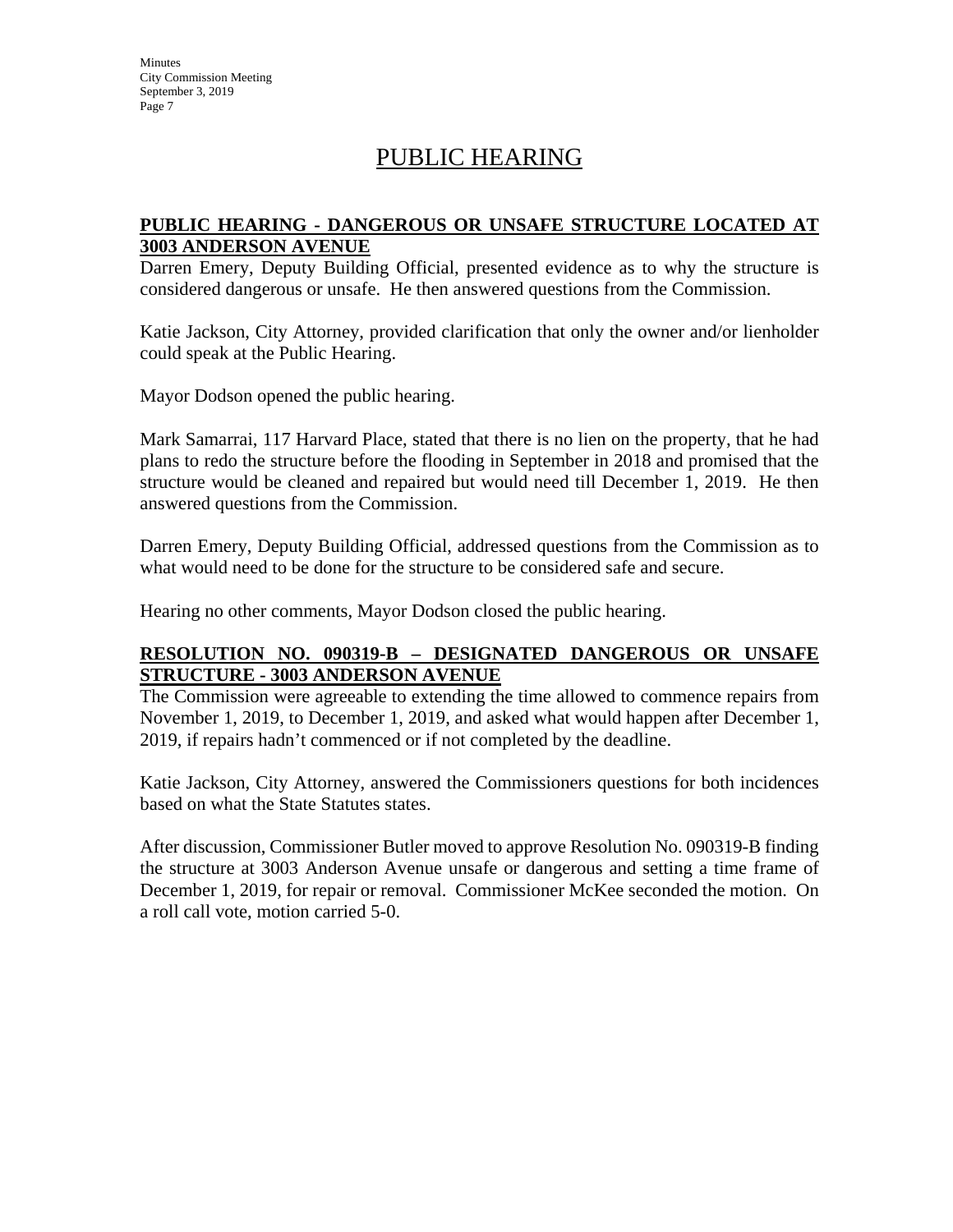**Minutes** City Commission Meeting September 3, 2019 Page 8

# GENERAL AGENDA

#### **REQUEST FOR PROPOSALS - PUBLIC ART EXHIBITION CALL FOR ART**

Randi Clifford, Director of Recreation, presented item. He then answered questions from the Commission.

Mayor Dodson opened the public comments.

Gina Scroggs, Executive Director, Downtown Manhattan, Inc., thanked Randi Clifford for communicating with Downtown. She then provided information to the Commission as to why the public art was recommended to be displayed along Third Street versus Poyntz Avenue.

Hearing no other comments, Mayor Dodson closed the public comments.

After comments from Commissioner Morse and Commissioner Reddi, Commissioner Morse moved to accept the recommendation of the Arts and Humanities Advisory Board to authorize issuing the Call for Art/Request for Proposals for the City of Manhattan Juried Public Art Temporary Outdoor Sculpture Exhibition. Commissioner McKee seconded the motion. On a roll call vote, motion carried 5-0.

#### **AGREEMENT/SECOND AMENDMENT TO THE COVENANTS - LEE MILL VILLAGE HOMEOWNERS ASSOCIATION**

Jason Hilgers, Deputy City Manager, recognized Bill Frost, Legal Counsel for the City, for his work on this item. He highlighted the changes made to the Covenants. He then answered questions from the Commission.

Mayor Dodson opened the public comments.

Hearing no comments, Mayor Dodson closed the public comments.

After comments from Commissioner Morse and Commissioner Reddi, Commissioner Butler moved to authorize City Administration to finalize and the Mayor and City Clerk to execute a Second Restatement and Amendment of the Declaration of Covenants, Conditions and Restrictions for the Lee Mill Village Homeowner's Association (HOA) and the proposed Agreement with the HOA removing Lots 34-52 and Common Area Tracts 3 and 4 in Lee Mill Village, Unit Two, from the Covenants. Commissioner Morse seconded the motion. On a roll call vote, motion carried 5-0.